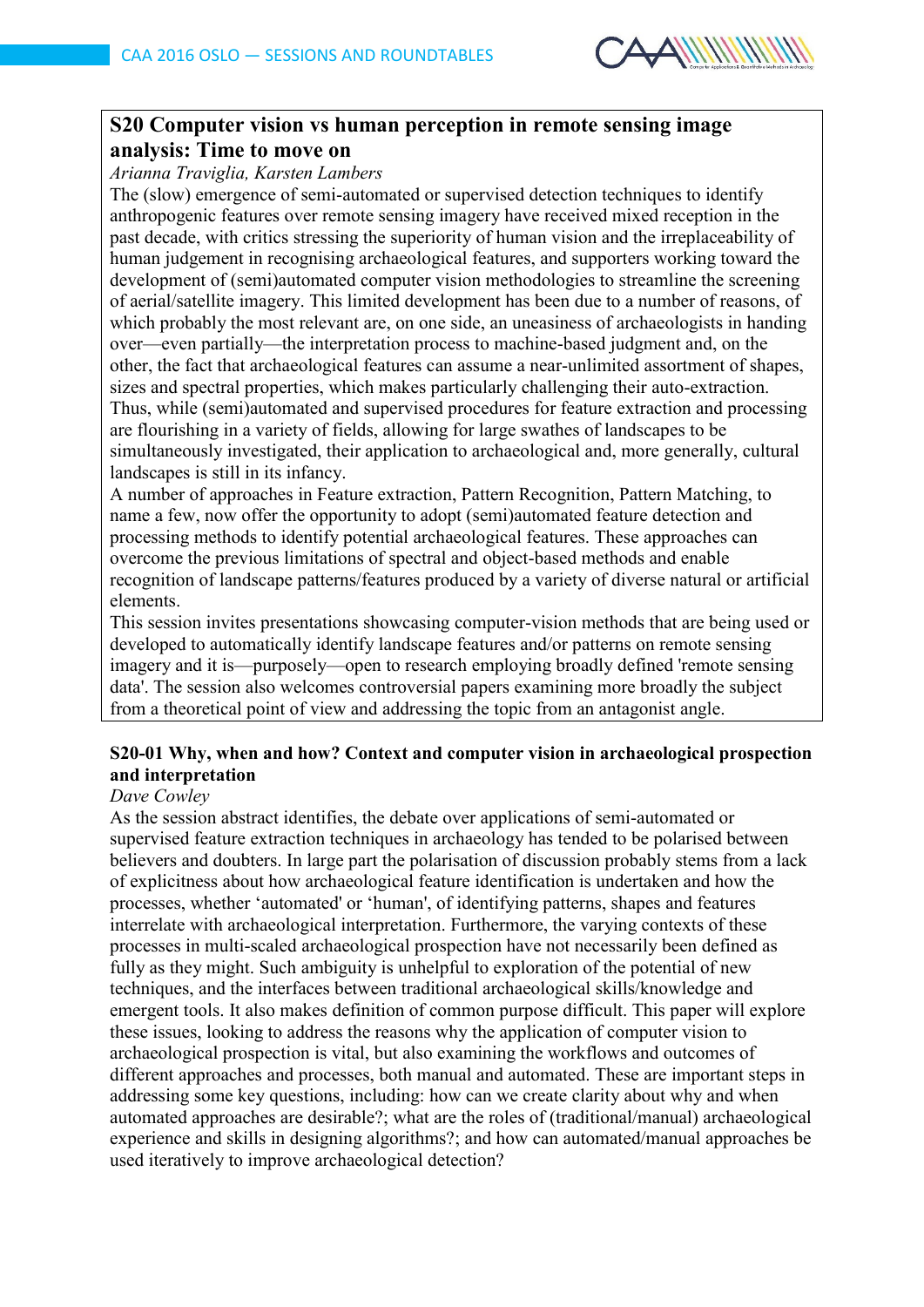

# **S20-02 Computer vision applied to historical air photos: The registration and object detection challenge**

## *Sebastian Zambanini, Fabian Hollaus, Robert Sablatnig*

This paper addresses the problem of automatically analyzing aerial photos taken during World War II air strikes. The goal of this work is to locate unexploded ordnances (UXOs) for risk assessments, enabled by the registration of the historical air photos to modern-day satellite images and the detection of military objects (e.g. bomb craters or trenches). The work is part of the DeVisOR project which aims at supporting the tedious task of creating UXO surveys in a semi-automatic manner by means of powerful image analysis methods and interactive visualization techniques.

In this paper we focus on the image analysis part and present the specific challenges that arise when working with this kind of data. For registration, the strong image changes caused by time spans of around 70 years hinder the reliable identification of correspondences between the old and new images, especially in non-urban areas. In combination with the generally low image quality of the old aerial photos and the appearance variations caused by illumination changes, a straightforward solution based on standard algorithms using key point matching and sample-based transformation estimation does not exist. The same problem appears for the detection task, which is additionally impeded by the absence of large amounts of training data. Consequently, innovative solutions are required that are tailored to the specific conditions of the problem.

# **S20-03 Semi-automatic detection of charcoal kilns from airborne laser scanning data**

*Øivind Due Trier, Arnt-Børre Salberg, Lars Holger Pilø* This paper presents new methods for the semi-automatic detection of charcoal kilns from airborne laser scanning (ALS) data.

The 17th century saw the establishment of a number of iron works in Norway, based on the need of the Danish king for iron for ships, armaments and other military purposes. The iron works at Lesja, Oppland County, was established 1660. Surveys in connection with cultural heritage management work have pointed to the presence of large numbers of charcoal kilns in the area surrounding the Lesja Iron Works. It was not known, however, what the total number of preserved kilns was, if they showed sign of reuse, and how they were distributed throughout the landscape.

In 2013 the entire forested valley in Lesja was mapped by ALS with five first returns per m2. The initial visual interpretation of the ALS data, focusing on the central area, yielded about one thousand possible charcoal kilns. All were round, with a diameter between 10 and 20 m. However, the edge of the kilns had a varied topographical expression. Some kilns had a ditch surrounding them, some had pits, and some had a combination of the two. In addition some kilns had a low mound inside the ditch/pits or even pits inside the circumference.

In order to conduct a complete mapping, covering the different shapes of charcoal kiln, several detection methods are used: (1) mound detection, (2) pit detection, (3) circular ditch detection, and (4) partial ditch detection. Although many individual charcoal kilns are missed by the automatic detection methods, many are also detected, leading the archaeologist to look for additional charcoal kilns nearby. In conclusion, the automatic detection methods are improving the quality of visual interpretation of the ALS data, and make the field work more efficient.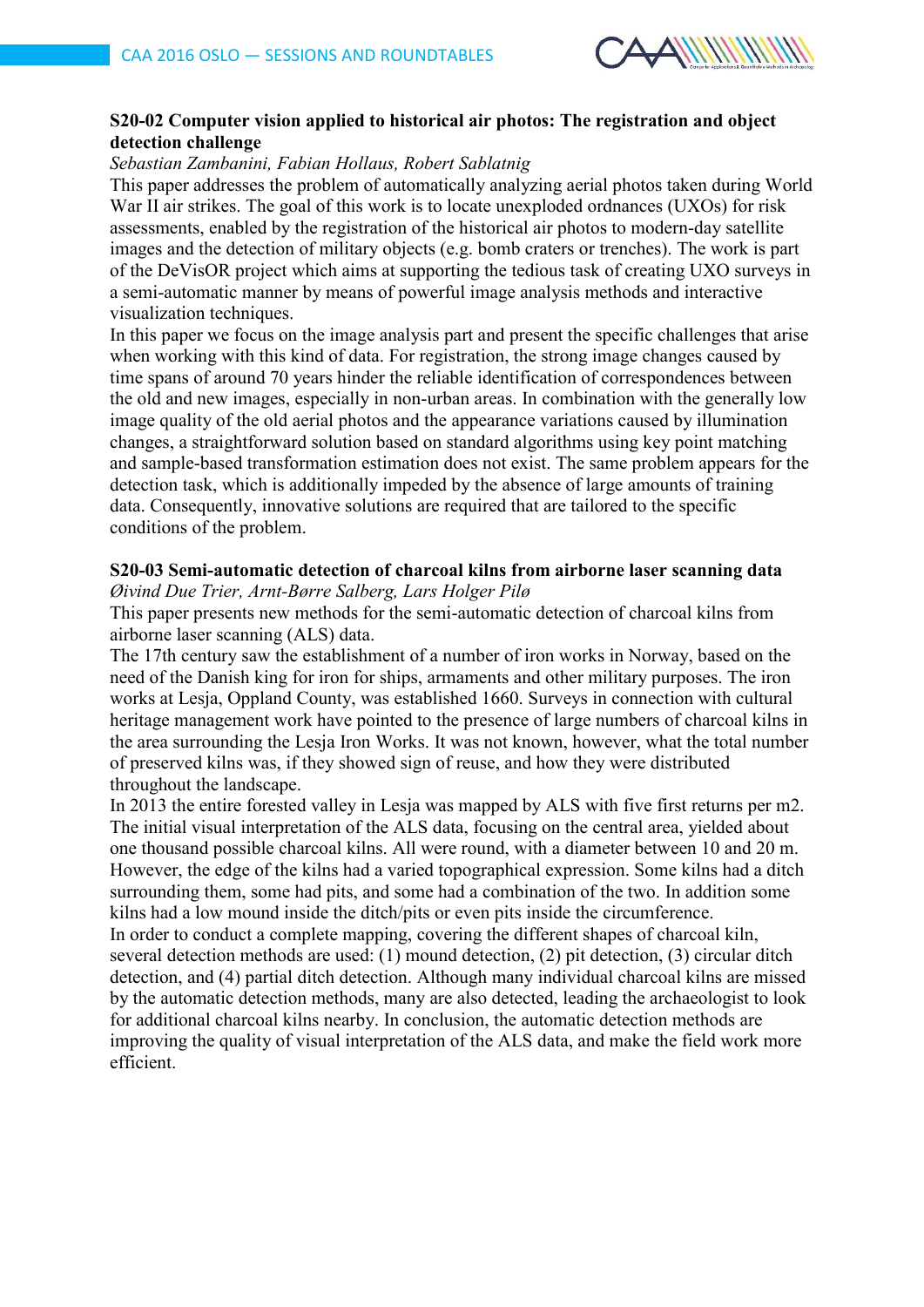

# **S20-04 Two methods for semi-automated feature extraction from Lidar─derived DEM designed for cairn─fields and burial mounds**

## *Benjamin Stular*

We are in agreement with the session call that among others a reason hindering more efficient emergence of semi-automated or supervised detection techniques to identify anthropogenic features on remote-sensing data are critics stressing the irreplaceability of human judgement in recognising archaeological features. In the case of the Lidar-derived data, it seems, the prevailing reason is the fact that archaeological features come in a near-unlimited assortment of shapes and sizes, though. Thus, the successful efforts so far have been focused on a limited number of homogenous feature types that appear in great quantity, i.e. roads, open mining shafts or cairn-fields. We are presenting two methods developed for semi-automated detection of individual cairns within a cairn-field. The first method is based on the standard-deviationof-elevation based local relief and subsequent classification of 2D shapes. The second method is based on peak finding algorithm. Both methods are implemented in existing free GIS software packages. The pipeline for the two methods will be presented. The results will be showcased and discussed on two different case studies aiming at providing not just an "ideal" condition but also a very demanding one.

#### **S20-05 Using eCognition to improve feature recognition**

#### *Iris Caroline Kramer*

While automated feature recognition is still in its infancy in archaeology, within the geosciences recent developments have allowed its application to much more irregular typology, such as the supervised classification of landslides. This success is largely due to the geographical object-based image analysis software TRIMBLE eCognition. In archaeology, this programme has been applied to some extent, yet new additions to the array of available methods require a re-evaluation of its potential for feature recognition. For instance, the ability to integrate LiDAR data and aerial photography has long been desired within archaeology. Additionally, the ability to transfer rulesets for the detection of common features can facilitate data and knowledge-sharing amongst researchers. The case study will present three different automated detection methods; using the well-known eCognition ruleset generation based on cognitive reasoning; self-learning algorithms; and adaptive template matching. These techniques are applied to round barrow detection in the Avebury region in southern England, specifically distinguishing between the known variations of barrow, bank and ditch. Each method is assessed according to its usability for large regions and its potential for detecting variable features and complex shapes. The algorithms are intended to prioritise cognitive aspects of human vision such as elevation, size, shape and texture, using the LiDAR data and aerial photography. It is also stressed that ruleset exchange for generally known features and processes is highly important for mapping large areas across borders and is intrinsically supported by eCognition.

# **S20-06 Automated detection of stone─walled ruins using based on support vector machine and histogram of oriented gradients**

#### *Amandine Robin, Karim Sadr*

Aerial or satellite imagery allow archaeological surveys of large areas for a fraction of the time and cost of ground surveys. Nevertheless, the task of examining reams of air photographs or zooming into details on Google Earth is also a time consuming exercise. Therefore a desirable objective is to find a way of automating the detection of archaeological sites on remotely sensed imagery.

This new method proposes an autonomous approach to detect ruins, based on Histograms of Oriented Gradients for feature extraction and on a Support Vector Machine in order to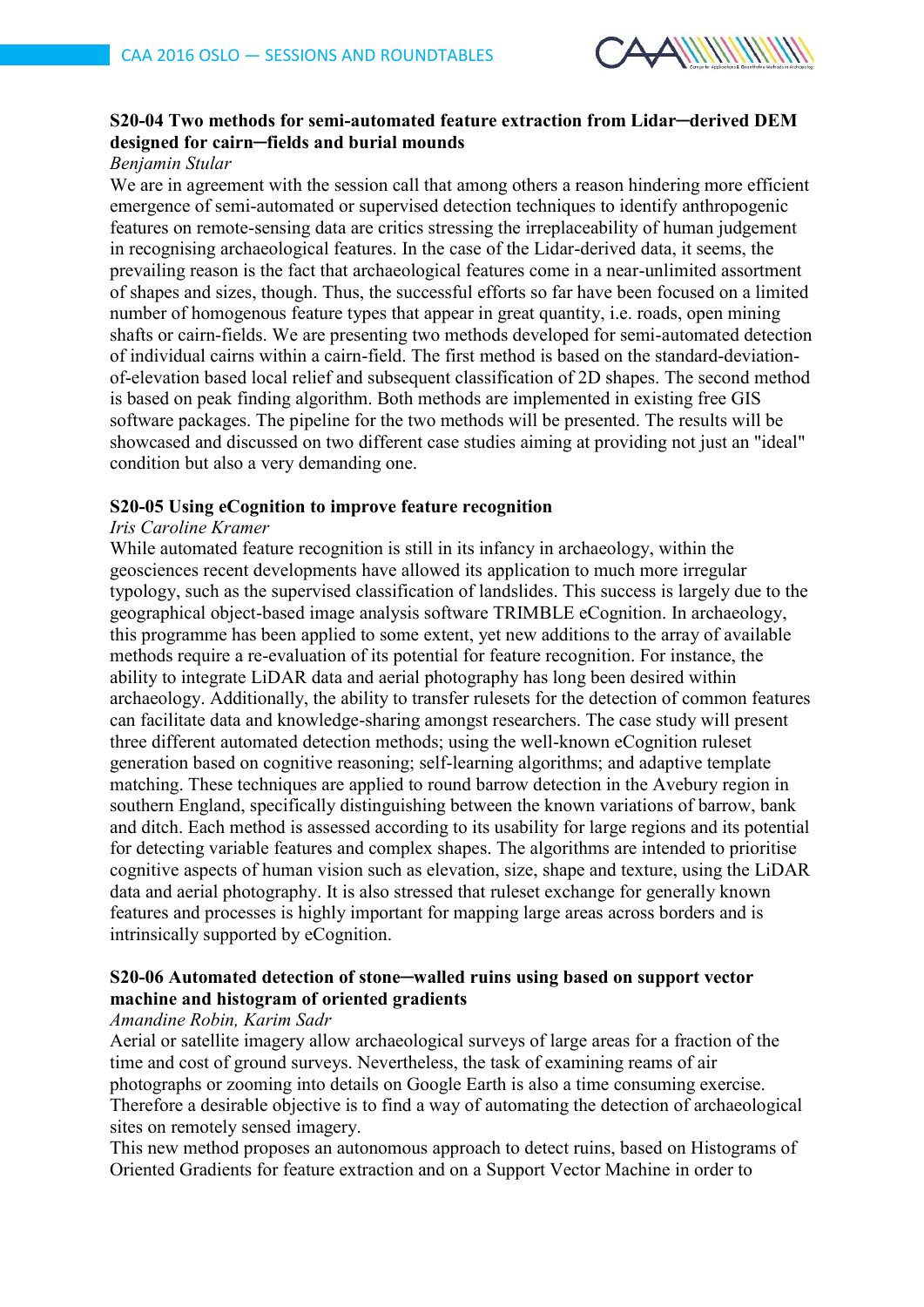

classify the extracted features into a ruin vs non-ruin class. The support vector machine uses a training set to learn to distinguish the ruins from the rest, and is then applied to a wide area without any a priori knowledge to detect the ruins. The approach is validated over the Suikerbostrand area in South Africa, to identify and classify pre- colonial stone–walled structures in an 8000 km2 study area. Over 7000 structures have been identified by a team of research assistants and are used as ground truth. The main challenges specific to this context are that the structures we seek to detect are very subtle and made from locally available material, shapes are diverse and tend to be occluded by other features such as vegetation. Thus, ruins are difficult to differentiate from natural features.

The performances of the method are analyzed depending on the set used for training, and the use of satellite images (LANDSAT, from Google Earth) vs LIDAR images is discussed. In both cases, the results demonstrate the relevance of this approach with a very good level of accuracy (more than 85%) and a good control of the false detections.

# **S20-07 Experiments in the automatic detection of archaeological features in remotely sensed data from Great Plains USA villages**

#### *Kenneth L Kvamme*

Numerous prehistoric villages associated with native farming tribes of the Great Plains, USA, have been investigated through ground-based geophysics and aerial remote sensing, including Lidar. These villages vary from 1-20 ha and contain a number of common features including houses of various forms and sizes, ceremonial structures, plazas, and fortification ditches linked with bastions. Within houses, hearths and food storage pits represent features of great interest, important for dating and gaining samples of artifacts, faunal, and botanical remains. Large features are visible to varying degrees in Lidar, normal light or thermal infrared aerial imagery, or in site-wide electrical resistivity data, while hearths and storage pits are detectable through magnetometry. This paper explores whether such features be extracted and automatically classified through computer operations alone. The GIS toolbox offers unrealized potential for the identification of archaeological features in such data, simply because few investigators have attempted to do so. The focus here is on how relatively common GIS tools can be employed for the identification of specific archaeological feature types that exist in Great Plains villages using remotely sensed data. Pre-processing employs image manipulation tools (low and high–pass filters) to simplify noisy data and remove local geological or topographical trends, while Fourier methods isolate and remove periodicities (e.g., plow marks that obscure the archaeological signal). Reclassification tools permit definitions of anomalous objects or potential features. Shape indices give their approximate shapes, their sizes may be calculated, and proximities between them may be determined (though "distance" modules); the last permits realizations of context. Custom filters may be designed to recognize complex shapes through pattern matching approaches. Using these tools, pathways are developed for each of the previously cited feature types of archaeological interest. Collectively, they offer a diverse array of decision making mechanisms for the identification and classification of complex archaeological features.

#### **S20-08 Down to the last pixel: Multiband use for direct detection of Caribbean indigenous archaeology**

*Till Frieder Sonnemann, William Megarry, Eduardo Herrera Malatesta, Douglas Comer* The use of satellite imagery has been so far very limited in detecting pre-colonial settlement archaeology in the Caribbean. Most superficial evidence of building structures has long perished. What remains are slight topographic modifications, house platforms and small mounds predominantly made of midden and soil that also include ceramics and lithic assemblages. The altered topography together with the surface scatter may however serve as